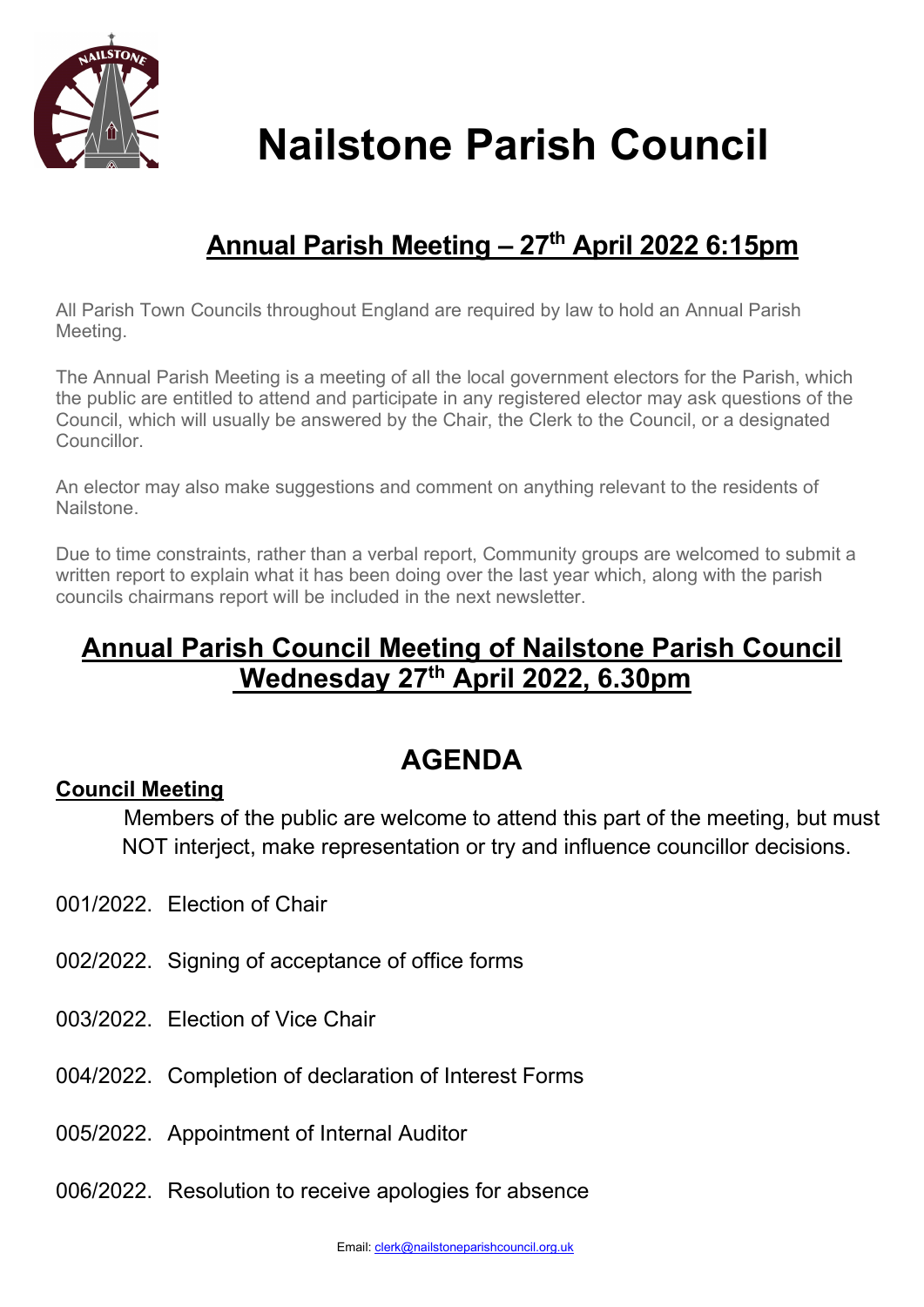

## Nailstone Parish Council

- 007/2022. Resolution to receive declarations of interest on items on the agenda
- 008/2022. Resolution to approve and sign the minutes of the meeting of the Parish Council held March 2022
- 009/2022. Resolution to discuss any planning applications and receive any reports from Cllr Harris 22/00302 Land North East of 85 Bagworth Road
- 010/2022 Annual Return 2021-2022.

 Council to approve the annual return 2021-2022 Council to complete exemption certificate for 20/21 due to being under £25K Submission to external audit, and pubic rights.

011/2022. Finance

Resolution to Approve the payments for April 2022 (appendix1) Resolution to Approve the Accounts to Date, Bank reconciliation and Expenditure against Budget (Appendix 2 Attached)

- 012/2022 Resolution to agree any requests from Community Groups or Village Organisations.
- 013/2022 Ongoing Items (Updates… No decision required) Village Maintenance schedule Sec 106 drawdown (HBBC) Aldi update **Grants** Road Closure
- 014/2022 Newsletter Requests/Items to be included in next months parish newsletter (deadline 16<sup>th</sup> Month)
- 015/2022 Correspondance